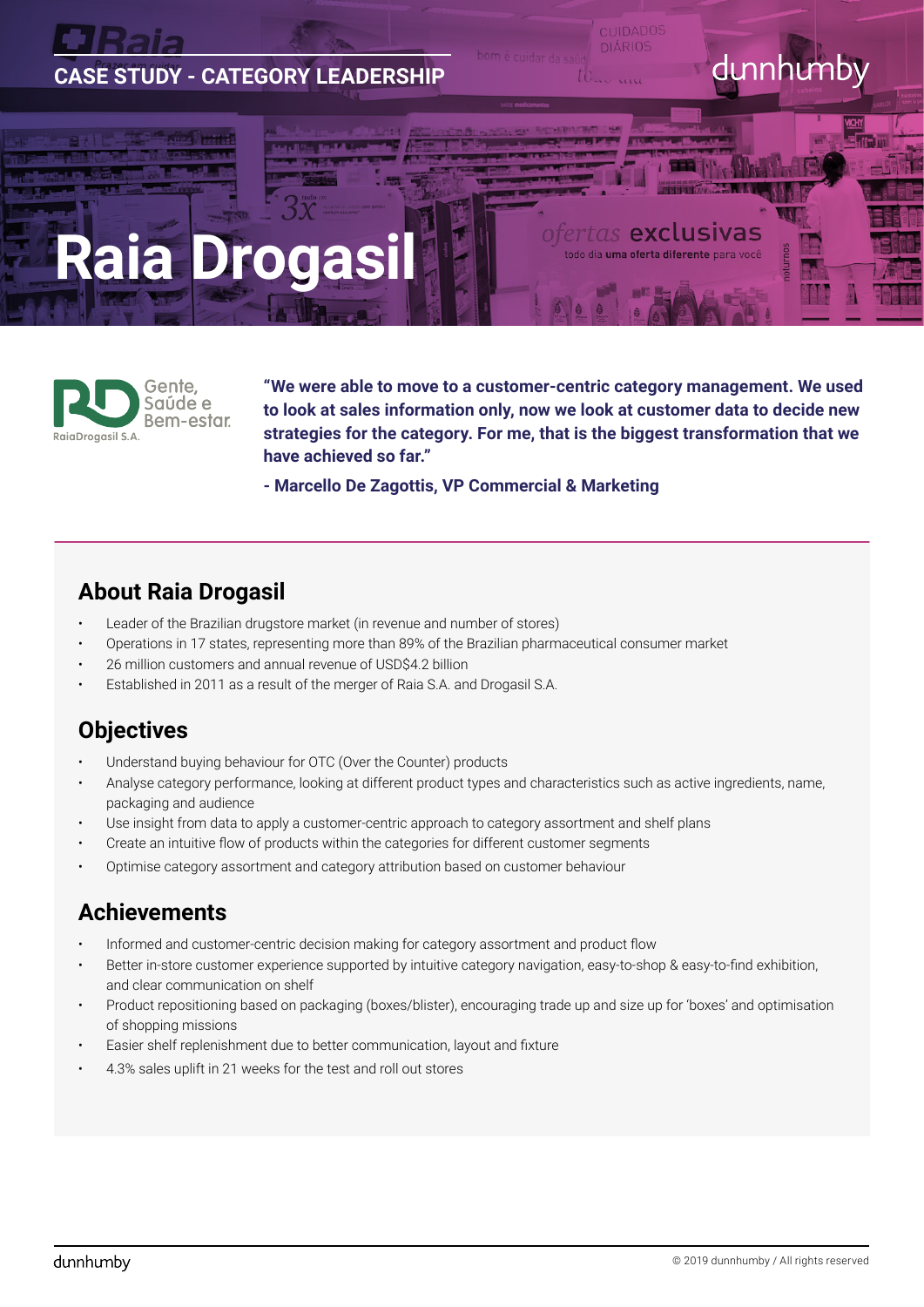## **Using customer data and insight to understand shopper behaviour and improve OTC (Over the Counter) category performance**

Product assortment and display of Over the Counter (OTC) categories has been a major issue for most pharma retailers and CPGs, due to the lack of understanding of their customer data. For Raia Drogasil (RD), leader of the Brazilian drugstore market, it was essential to start driving value from their customer data to make better informed assortment decisions to maintain their competitive advantage.

# **Challenge**

RD had large volumes of customer data but was failing to extract value from it in terms of knowing their customers better, and driving better business decisions. With focus on four categories: Pain Relief, Flu, Gastro and Health Appliances, RD partnered with dunnhumby to begin their customer knowledge and category management journey for OTCs.

The four categories under evaluation were very broad, but were related to each other. The challenge was to identify the true correlation and substitutability, evaluate previous assortment decisions and take actions to optimise product display and flow going forward, based on customer behaviour. Part of the analysis also included looking at category performance through analysis of different product types and characteristics such as active ingredients, name, packaging and audience.

# **Solution**

By combining customer knowledge capabilities, science and tools, dunnhumby could deliver a compelling solution to support assortment decision-making for OTC products, based on actionable insight obtained from RD's customer data.

[Shelf Review](http://www.dunnhumby.com/solutions/products/shelf-review) was used to map and understand purchase behaviour, and to identify any correlations between products in the macro categories (Pain Relief, Flu, Gastro and Health Appliances). A decision tree was mapped providing the necessary input to redefine the assortment and display of various brands, seeking to improve category performance and increase category sales.

The solution also included building a shelf planogram with intuitive product navigation, based on observed correlations between product ingredients (specific vs. broad spectrum – i.e. headache vs. broad pain killers), name (generic vs. branded), packaging (boxes vs. blisters) and audience (adults vs. kids).

With a display of the products more aligned to retail pharmacy shopping missions, customers were able to more easily compare the price/value of the different sizes and pick the product most appropriate to their need (immediate use vs. stock up).

#### **'Shelf review' was used to map a decision tree and identify product correlations**